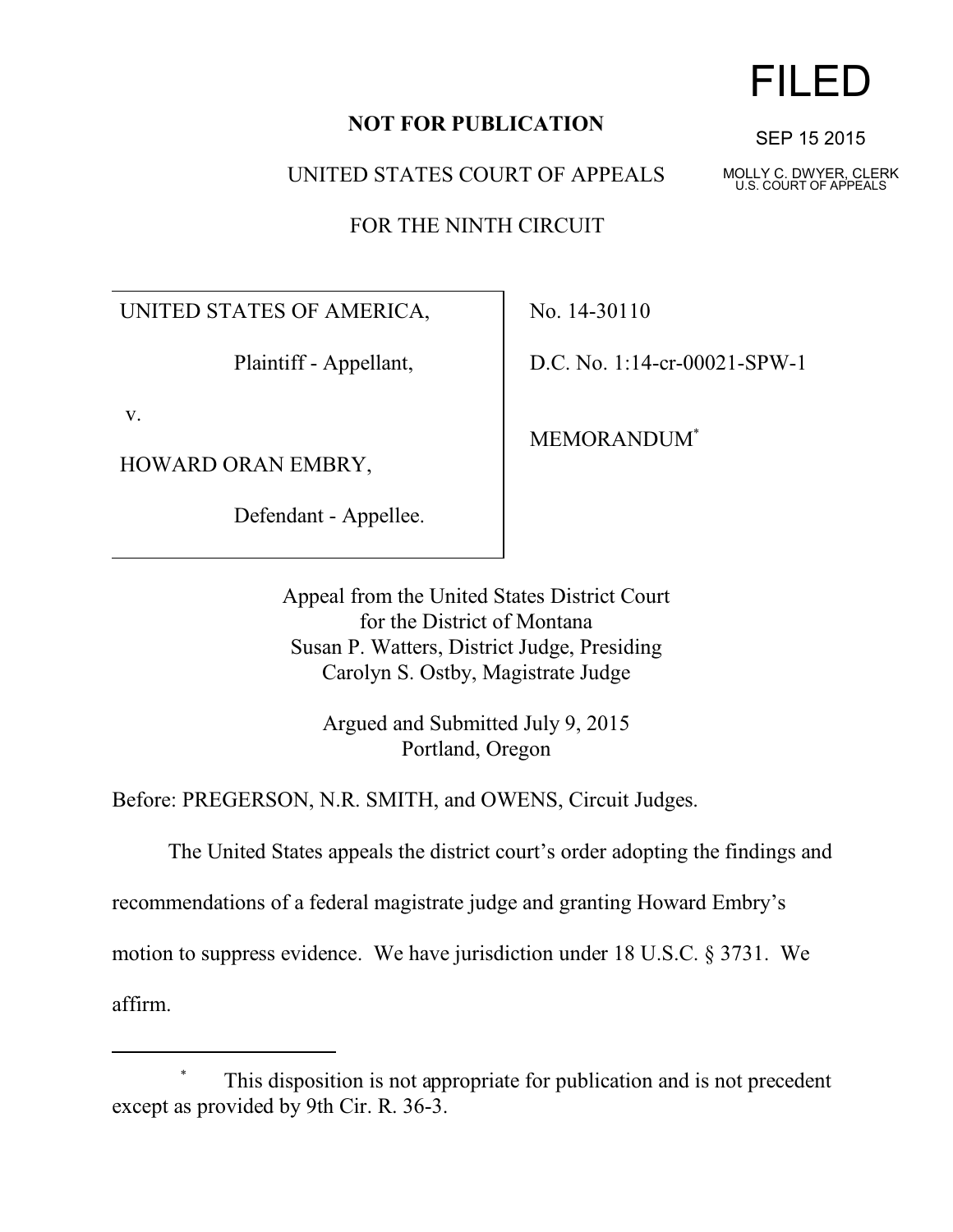1. "A search warrant is supported by probable cause if the issuing judge finds that, given all the circumstances set forth in the affidavit before him . . . there is a fair probability that contraband or evidence of a crime will be found in a particular place." *United States v. Underwood*, 725 F.3d 1076, 1081 (9th Cir. 2013) (alteration in original) (internal quotation marks omitted)."We give great deference to an issuing judge's finding that probable cause supports a warrant and review such findings for clear error." *Id.* at 1081 (internal quotation marks omitted).

Police officers had no reason other than the uncorroborated, anonymous tip to suspect that Embry was in recent receipt of a trafficking amount of marijuana. "[A]n anonymous tip is entitled to *little or no weight* in a probable cause evaluation if it is entirely uncorroborated and lacks any indication of reliability." *United States v. Clark*, 31 F.3d 831, 834 (9th Cir. 1994) (emphasis added).

Here, the anonymous tip was first conveyed to Embry's apartment manager who then relayed the information to the police officers. The anonymous tip conveyed a paucity of information. The tip did not mention Embry by name, state how the drugs arrived at his apartment, or explain how the informant acquired this information. The anonymous tip did not describe any future movements that could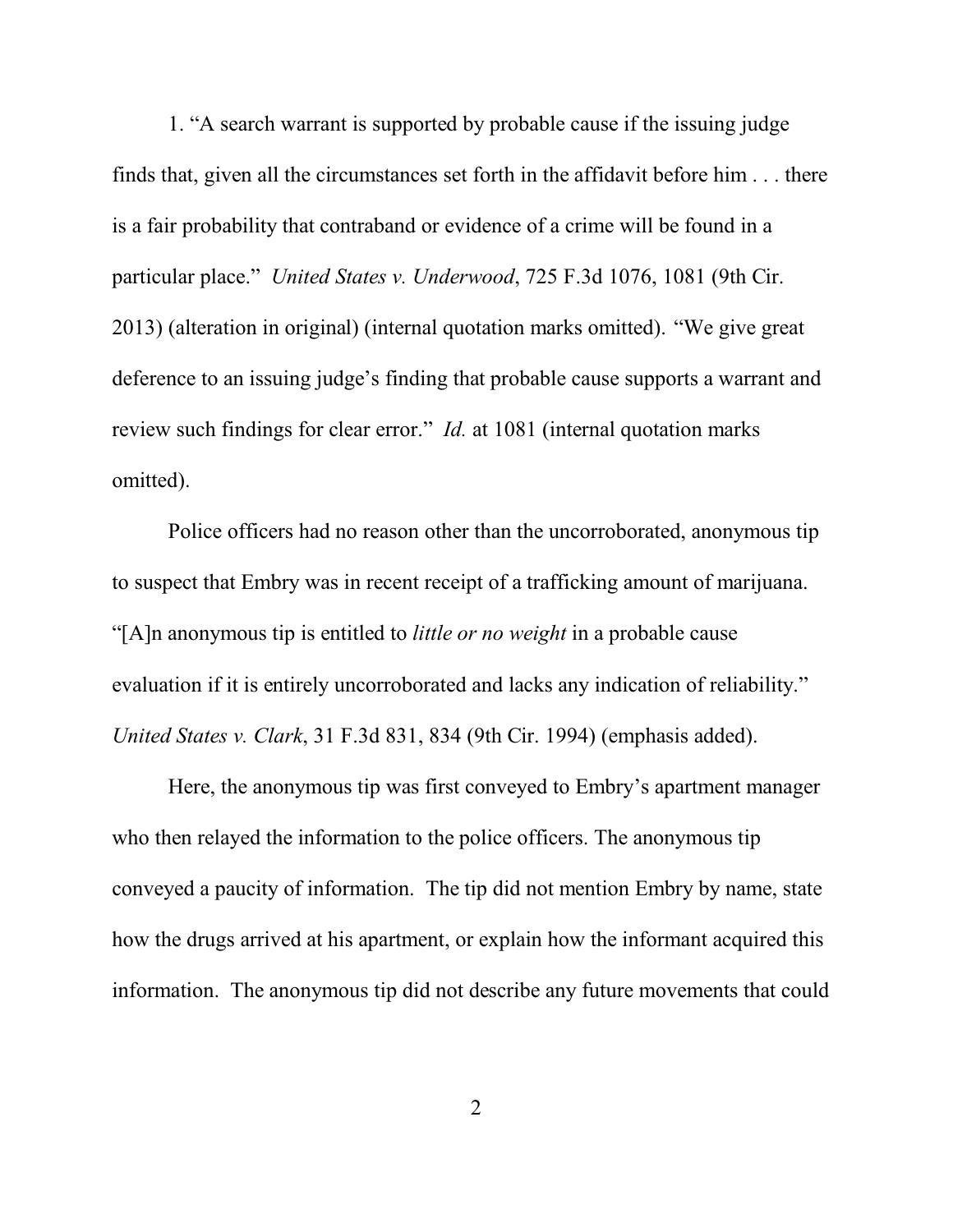be corroborated and the police officers did not corroborate the allegations made in the tip.

When the officers arrived at Embry's apartment they employed what they call the "knock and talk" approach. In response, Embry opened the door of his apartment and he engaged in a conversation with the officers. Embry acknowledged that he had a medical marijuana card and possessed a personal-use amount of marijuana, one ounce or less. The officer's "knock and talk" does not constitute independent corroboration because Embry's confirmation that he had a medical marijuana card and possessed a personal-use amount of marijuana is not sufficient to confirm the anonymous informant's statement concerning ten pounds of marijuana. *See Clark*, 31 F.3d at 834 ("Mere confirmation of innocent static details in an anonymous tip does not constitute corroboration."); *see also Underwood*, 725 F.3d at 1082 (holding that officers' knowledge of personal-use amount of marijuana "certainly does not indicate that [defendant] is an ecstasy *trafficker*." (emphasis in original)).

Because unreliable, uncorroborated tips are entitled to little or no weight when determining whether there is probable cause to support issuance of a search warrant, it was reasonable for the district court to excise the anonymous tip from its probable cause analysis. Thus, the officers did not have probable cause to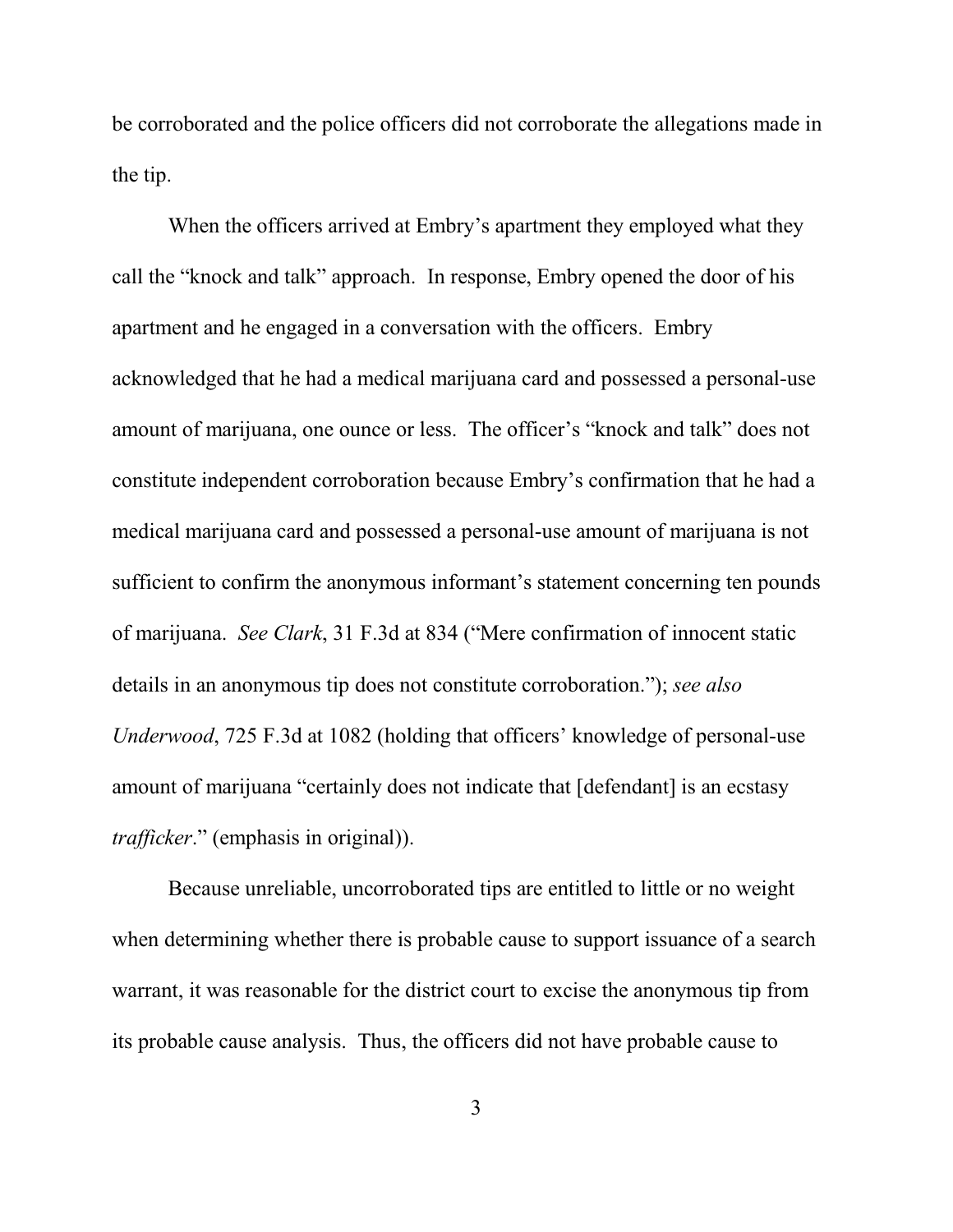search for evidence of drug trafficking at Embry's apartment.<sup>1</sup> Thereafter, the officers obtained a search warrant.

2. "Whether a search warrant describes items to be seized with sufficient specificity is reviewed de novo." *United States v. Reeves*, 210 F.3d 1041, 1046 (9th Cir. 2000).Here, the search warrant fails to meet the requirements of the test set out in *United States v. Spilotro*, 800 F.2d 959, 963 (9th Cir. 1986), for determining whether a warrant is "sufficiently precise." As in *Spilotro*, the search warrant here "authorize[d] wholesale seizures of entire categories of items not generally evidence of criminal activity, and provide[d] no guidelines to distinguish items used lawfully from those the government had probable cause to seize." *Id.* at 964.

It is clear that the search warrant here was aimed at uncovering evidence of drug trafficking, even though probable cause did not exist to support a search for evidence of drug trafficking. The warrant permitted seizure of dangerous drugs, "including but not limited to methamphetamine, cocaine, marijuana and ecstasy, [and] Drug Paraphernalia as defined in" Montana statutes. It further authorized seizure of "[b]ooks, records, receipts, notes, ledgers, and other papers relating to

<sup>&</sup>lt;sup>1</sup> Probable cause, if it existed, was limited only to Embry's unlawful possession of a personal use amount of marijuana without a permit.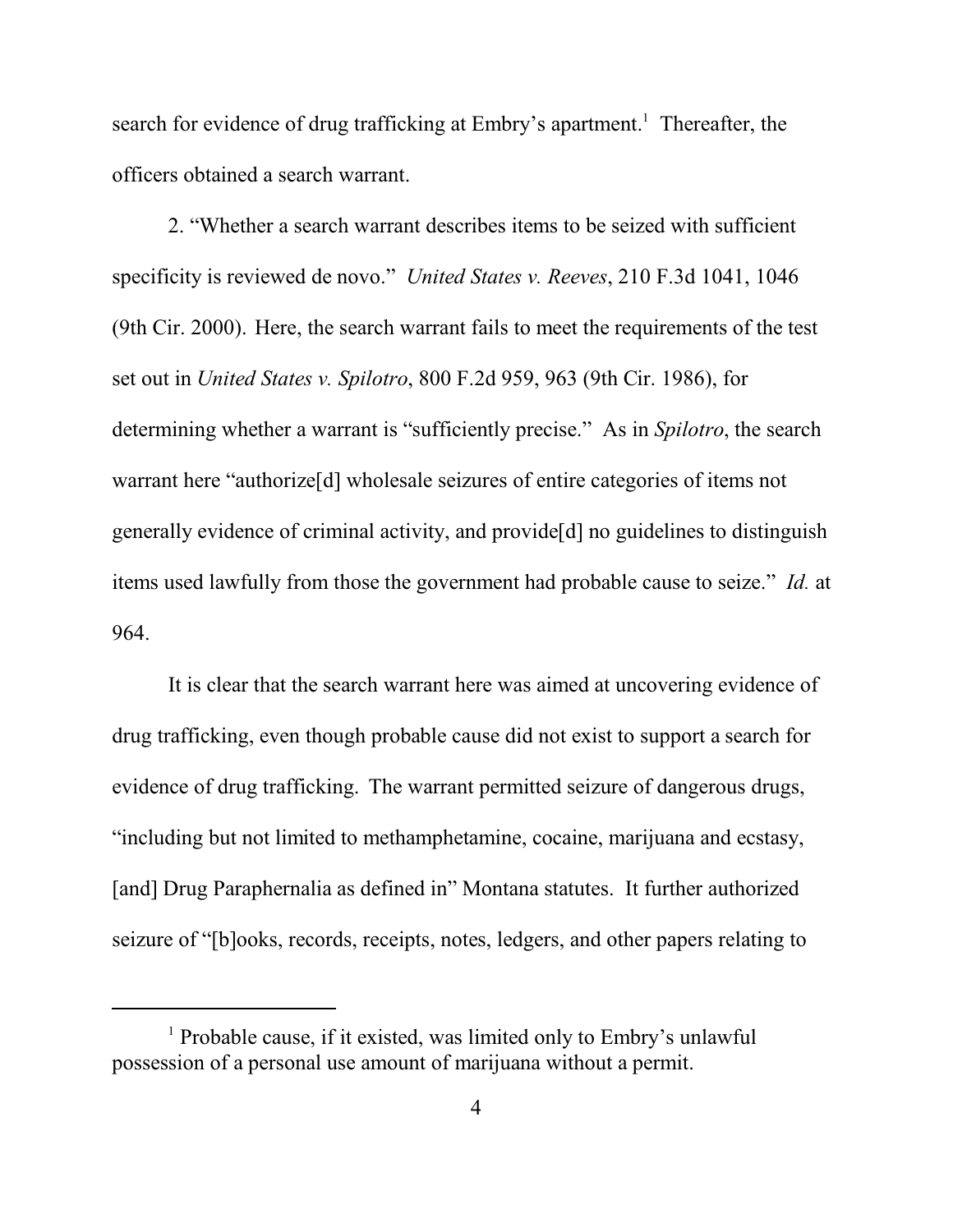the transportation, ordering, purchasing, trafficking, possession, of controlled substances." It authorized seizure of all communications technology and records used "to facilitate drug transactions with . . . customers and/or suppliers." It authorized seizure of all records of Embry's travel. The warrant directed officers to seize address books and other records of "persons to whom dangerous drugs have been delivered to or obtained from," as well as any records that could be used to identify customers. It authorized seizure of all of Embry's financial records. The warrant even authorized the seizure of any and all photographs and digital media that could store photographs. Officers were entitled under the search warrant to seize Embry's phones and all of his phone records. Lastly, the warrant permitted seizure of any weapons found in the residence.

Because "the warrants here do not describe the items to be seized with sufficient particularity," the "warrants [are] invalid because of their general terms." *Id*.

3. The normal remedy for an overbroad warrant is to sever those portions that are overbroad, but our precedent does "not allow severance or partial suppression when the valid portion of the warrant is a relatively insignificant part of an otherwise invalid search." *United States v. SDI Future Health, Inc.*, 568 F.3d 684, 707 (9th Cir. 2009) (internal quotation marks omitted). Given that the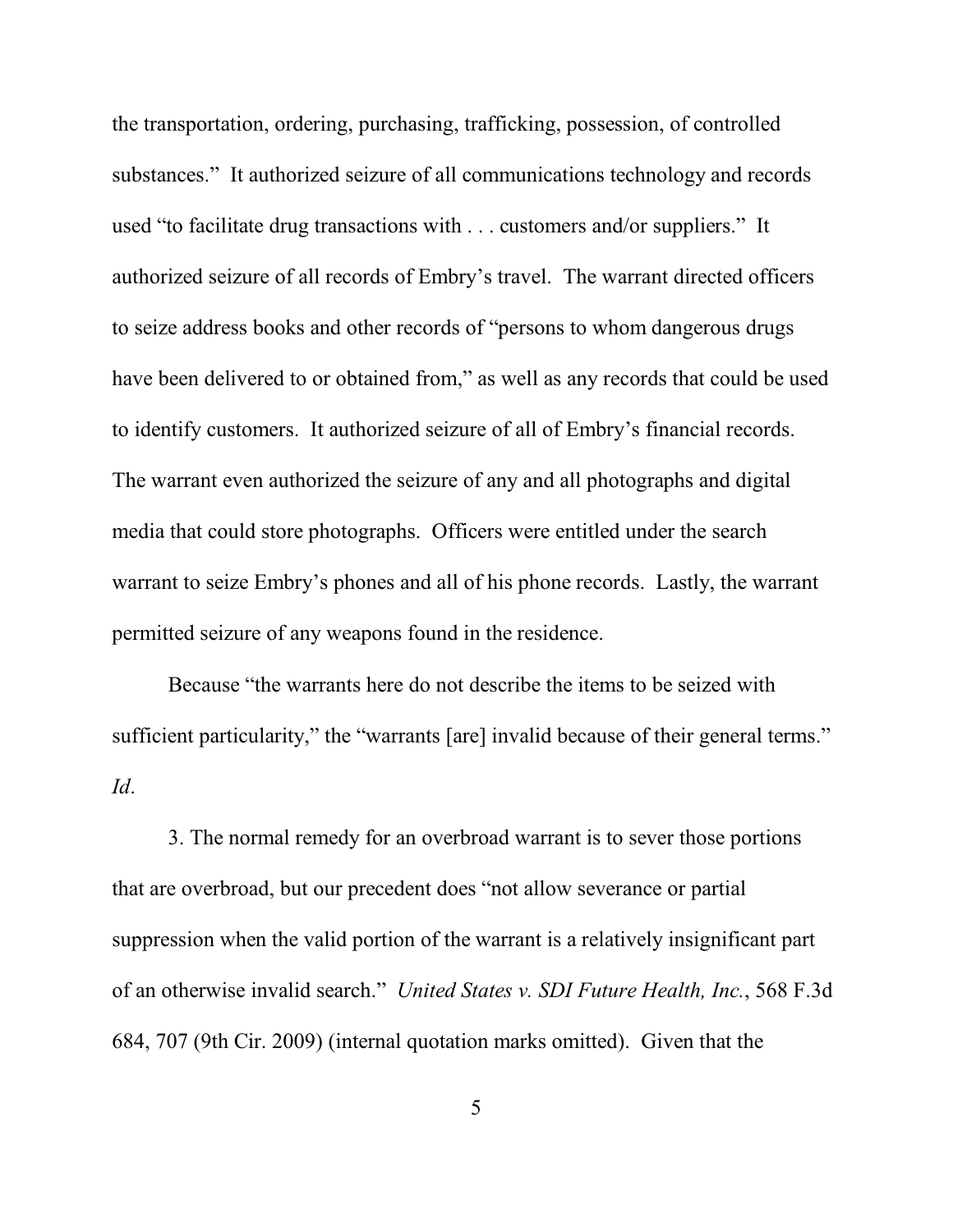portions of the warrant aimed at trafficking are either inseparable from or predominate over the mere possession allegations, we cannot employ severance in this case and the warrant is invalid.

4. We have "refused to suppress evidence obtained under an invalid warrant if the officers obtaining the warrant and performing the search relied in good faith on the warrant's validity." *Clark*, 31 F.3d at 835. We "ask not what the executing officer believed, or could have believed, but whether a reasonably well trained officer would have known that the search was illegal despite the magistrate's authorization." *United States v. Luong*, 470 F.3d 898, 902 (9th Cir. 2006) (internal quotation marks omitted). "[T]he inquiry is one of objective reasonableness." *Clark*, 31 F.3d at 835.

Yet, the good faith exception cannot be used to rescue a search warrant that is facially overbroad, such as the one at issue here. 2 *See Spilotro*, 800 F.2d at 968.

5. Before applying the exclusionary rule, we consider "(1) whether suppression would affect the group conduct that the exclusionary rule was designed to punish, i.e., police misconduct; (2) the source of the error in the

<sup>&</sup>lt;sup>2</sup> We cannot apply the good faith exception here because the officers did not act in good faith when they "seized evidence to the full extent of an overbroad warrant" by seizing evidence of drug trafficking, when there was not probable cause to support a search for evidence of drug trafficking. *Cf. United States v. Luk*, 859 F.2d 667, 677-78 (9th Cir. 1988)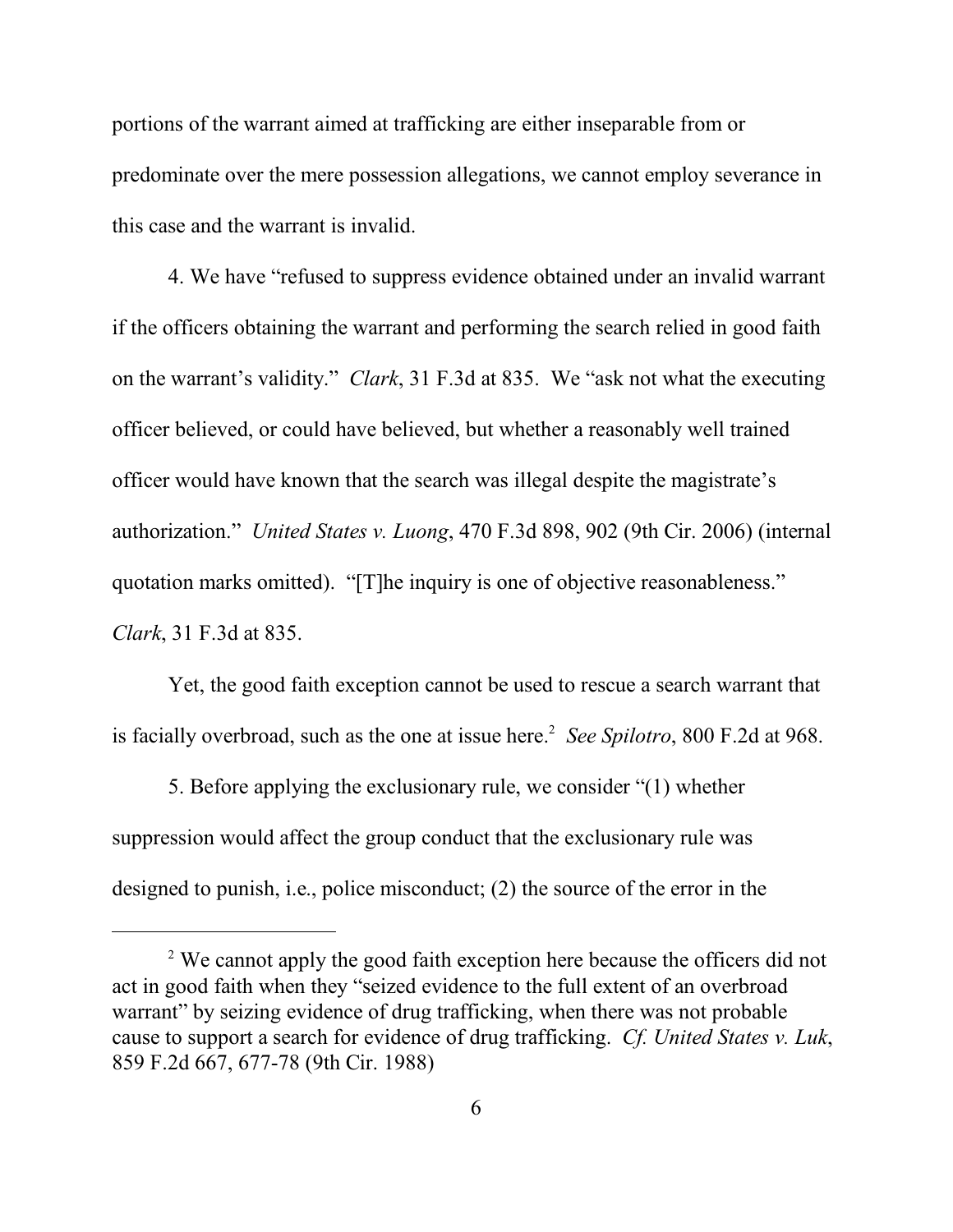particular case and whether any evidence suggested that the source, e.g., issuing magistrates, was inclined to ignore or subvert the Fourth Amendment; and (3) the basis for believing the exclusion of evidence will have a significant deterrent effect upon the source of the error." *Luk*, 859 F.2d at 675 (internal quotation marks and citations omitted). All three elements counsel in favor of applying the exclusionary rule here.

Because of their reliance on the uncorroborated, anonymous tip, police officers crafted a warrant for drug trafficking and carried out a search aimed at uncovering evidence of drug trafficking. First, suppression would punish the police officers' misconduct. Second, all of the errors in this case arise from the conduct of the police officers because the source of the error was the officers' reliance on the uncorroborated, anonymous tip. Third, a decision affirming the district court will have the significant deterrent effect on police misconduct that the exclusionary rule is meant to provide.

## **AFFIRMED.**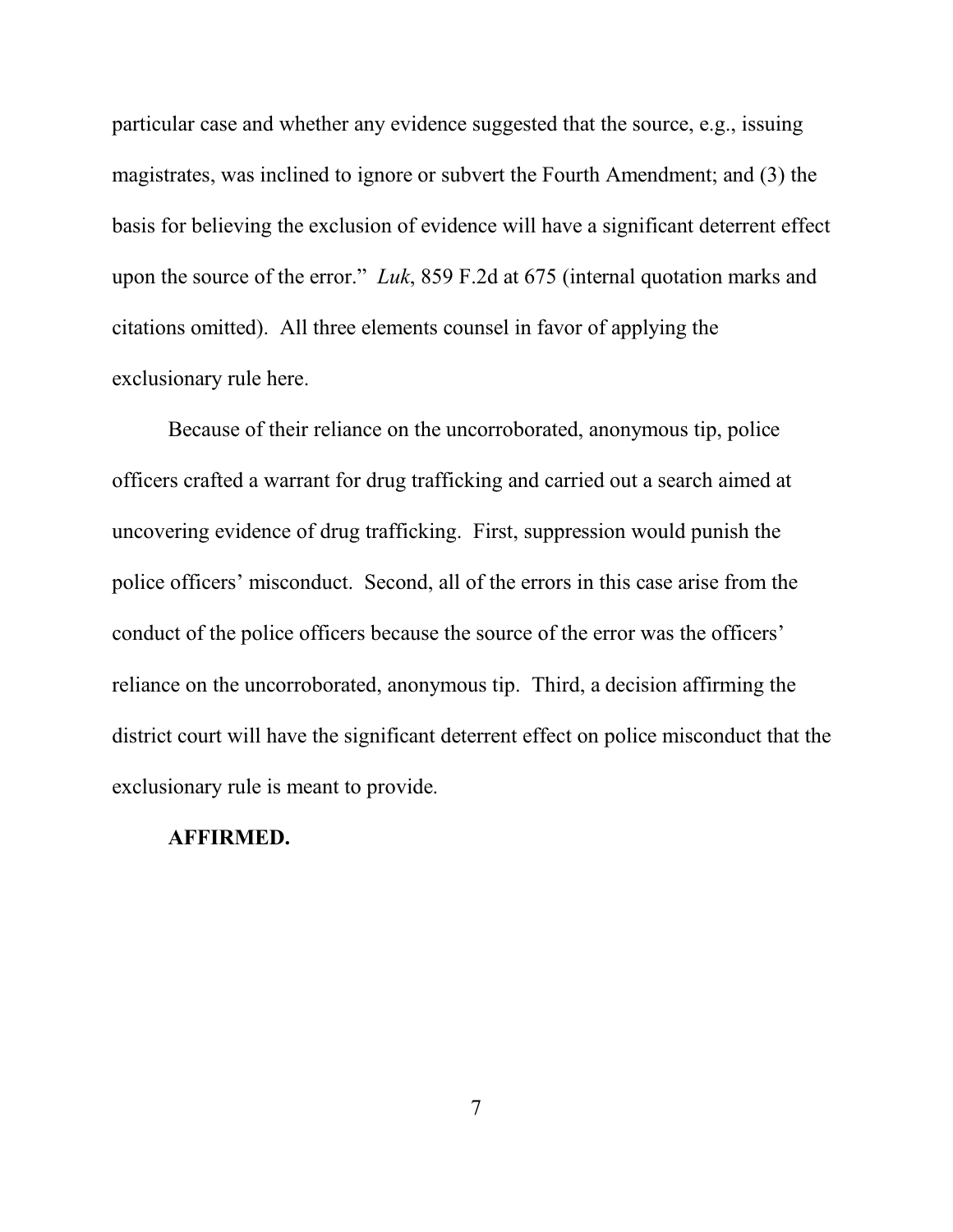## FILED

SEP 15 2015

MOLLY C. DWYER, CLERK U.S. COURT OF APPEALS

*United States v. Embry*, No. 14-30110

OWENS, Circuit Judge, dissenting:

I respectfully dissent.

**1.** According to the majority, "Police officers had no reason other than the uncorroborated, anonymous tip to suspect that Embry was in recent receipt of a trafficking amount of marijuana." Yet this ignores two crucial facts. First, the apartment manager said that she smelled marijuana coming from the apartment. Second, Embry admitted that he had marijuana, but only for his own use. No law required the officers to buy Embry's story. The law is specifically to the contrary; police are not required to disprove a suspect's innocent explanations. *See, e.g.*, *Illinois v. Gates*, 462 U.S. 213, 243 n.13 (1983) ("[I]nnocent behavior frequently will provide the basis for a showing of probable cause . . . ."). Indeed, based on the tip, they had every reason to disbelieve Embry. The majority never explains why the officers had to fall for this bogus story.

Based on the tip, the smell, and Embry's own words, the officers were entitled to rely in good faith on the warrant's validity. While these three facts obviously do not establish beyond a reasonable doubt that Embry was trafficking narcotics, probable cause requires far less. *See Gates*, 462 U.S. at 238, 246 (Probable cause exists if "given all the circumstances . . . , there is a fair probability

1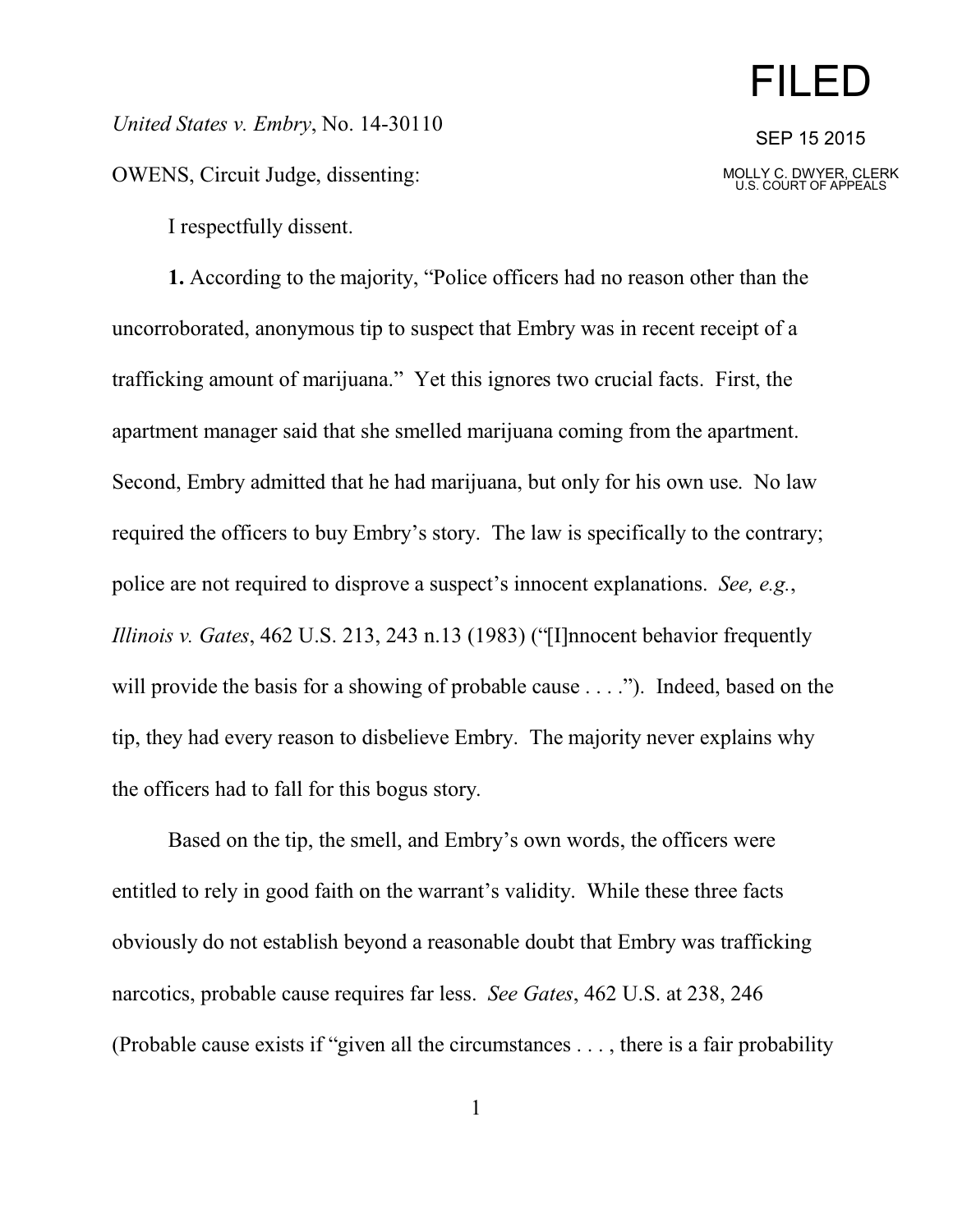that contraband or evidence of a crime will be found in a particular place. . . . [P]robable cause does not demand the certainty we associate with formal trials."). The good-faith doctrine requires less still once a neutral magistrate judge has issued a search warrant. *See United States v. Leon*, 468 U.S. 897, 923 (1984) (officials may rely on a properly issued warrant unless it is "so lacking in indicia of probable cause as to render official belief in its existence entirely unreasonable" (quoting *Brown v. Illinois*, 422 U.S. 590, 611 (1975) (Powell, J., concurring in part)) (internal quotation marks omitted)).

Imagine the following facts: An apartment manager receives a tip that an apartment is being used to abuse children. She hears young children crying for help. When the police talk to the tenant, he admits that there are young children in his apartment (and they are not his), but says he is running a modeling agency for minors who occasionally become scared and cry. Apparently the majority would say that the officers, if they executed a search warrant based on these facts, would be acting in bad faith. I know of no Supreme Court decision that supports this approach.

**2.** The majority also invokes *United States v. Spilotro*, 800 F.2d 959 (9th Cir. 1986), to sweep the severability issue off the Fourth Amendment chessboard. Because the corroborated tip supported good faith reliance on the magistrate